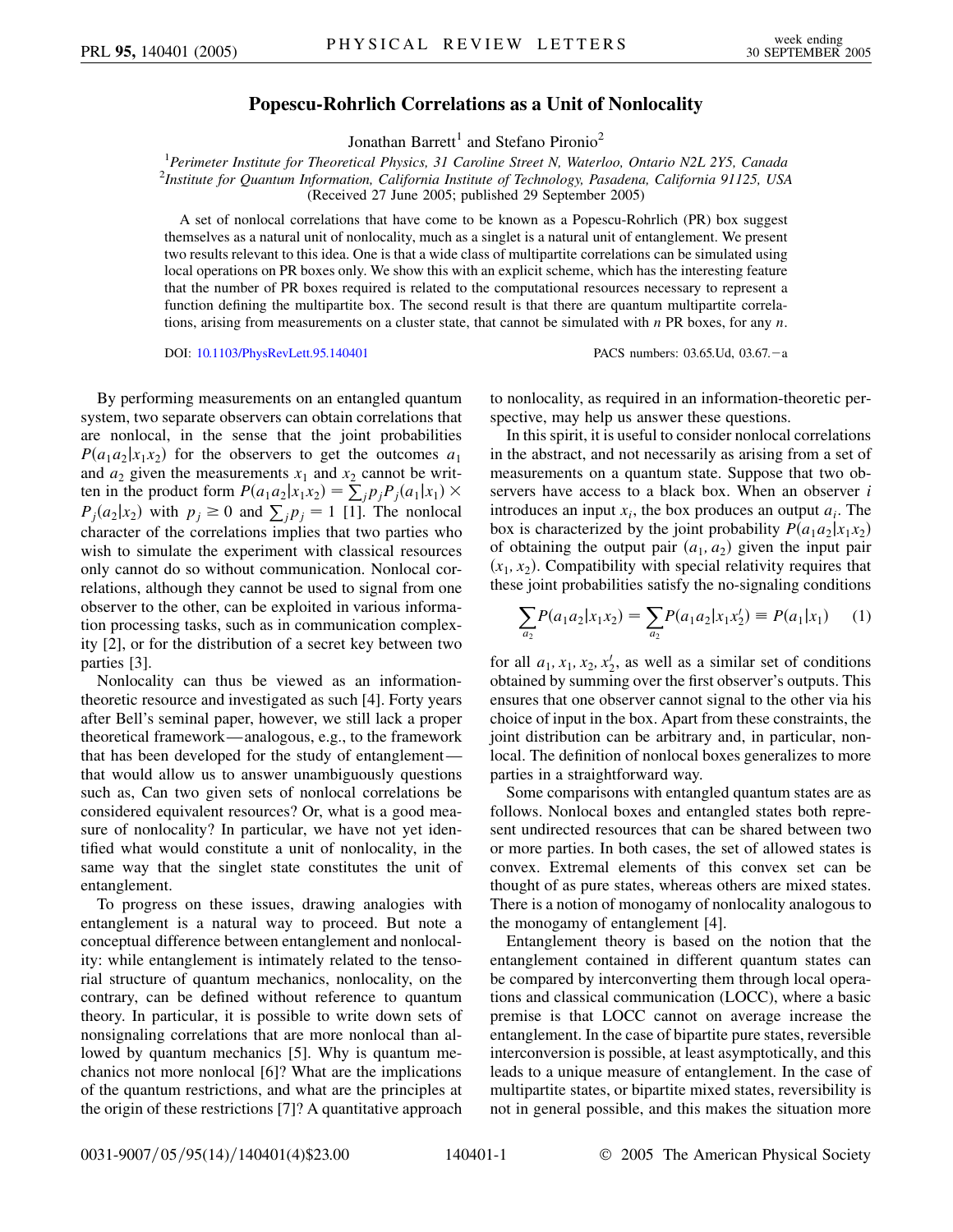complicated. But still, we do have that any entangled state (bipartite or multipartite) can be obtained from sufficient copies of the singlet state. Similarly, it is possible to study interconversions between nonlocal boxes, i.e., the simulation of nonlocal boxes using other boxes as a resource. In this context, the parties are allowed unlimited access to shared randomness and have the ability to perform local operations, such as relabeling inputs and outputs, or using the output for one box as the input for another box. Communication, however, is not allowed, since it enables trivially the simulation of any nonlocal box. We can now ask the following question: Is there an elementary nonlocal box that allows the simulation of all other boxes, and that could thus be viewed as a unit of nonlocality?

A plausible candidate is the following box, which was described by Khalfi and Tsirelson [5], and was independently introduced in a more physical context by Popescu and Rohrlich [6]. It takes two inputs  $x_1, x_2 \in \{0, 1\}$  and produces two outputs  $a_1, a_2 \in \{0, 1\}$  according to the joint distribution

$$
P(a_1 a_2 | x_1 x_2) = \begin{cases} 1/2: & a_1 + a_2 = x_1 x_2 \mod 2 \\ 0: & \text{otherwise.} \end{cases}
$$
 (2)

The marginals thus satisfy  $P(0|x_1) = P(1|x_1) = 1/2$  and similarly for  $x_2$ . By Tsirelson's theorem [8], these correlations cannot be obtained from measurements on any quantum state. Following the denomination used in other works, we refer to this box as a Popescu-Rohrlich (PR) box. The PR box is maximally nonlocal for the class of two-input two-output boxes, the simplest class of nonlocal boxes [4], and is a natural primitive for communication complexity as it allows the solution of any problem with 1 bit of communication [7]. In analogy, the singlet state is the maximally entangled state of two qubits, the simplest family of entangled states, and is a natural primitive for entanglement consuming information processing tasks, such as teleportation or dense coding.

To answer our previous question, it is important to determine if all nonlocal correlations can be obtained from PR boxes, or if there are any that cannot. It was shown in [4] that all two-input bipartite boxes can be simulated with PR boxes (at least in an approximate sense). It is also known that one PR box is sufficient to reproduce correlations arising from arbitrary von Neumann measurements on the singlet state [9]. Other examples of correlations that can be simulated with PR boxes are given in [10].

In this Letter, we investigate further the potential of the PR box. We first present a simple protocol that allows the simulation of a large class of two-output boxes. These boxes are natural generalizations of the PR box to more inputs and more parties. It follows from our construction that any *n*-partite communication complexity problem can be solved with  $n - 1$  bits of communication and a number of PR boxes related to the computational resources necessary to represent its objective function. A second consequence of our result is that any bipartite box with binary outputs can be simulated with PR boxes. We then consider a box that does not belong to the previous class. It arises from measurements of Pauli operators on a cluster state of five qubits. We demonstrate that the corresponding correlations cannot be simulated with PR boxes, or even with arbitrary bipartite boxes.

We now show how PR boxes can simulate a large class of multipartite correlations. These boxes are *n*-partite boxes with an arbitrary number of inputs for each party and with binary outputs. We denote the *n*-tuple of inputs as  $\vec{x} = (x_1, \ldots, x_n)$ , where, without loss of generality, each input  $x_i \in \{0, \ldots, 2^m - 1\}$  and can thus be represented by a *m*-bit string. The *n*-tuple of outputs is  $\vec{a} = (a_1, \ldots, a_n)$ , where  $a_i \in \{0, 1\}$ . We consider boxes characterized by the following joint distribution:

$$
P(\vec{a}|\vec{x}) = \begin{cases} 1/2^{n-1} : & \sum_{i} a_i = f(\vec{x}) \mod 2 \\ 0 : & \text{otherwise,} \end{cases}
$$
 (3)

where  $f(\vec{x})$  is a Boolean function of the inputs. Note that the outputs for any subset of  $n - 1$  parties are completely random. The only nontrivial correlations thus involve the full set of *n* parties. Boxes of the form (3) are the most general two-output boxes with this property. We refer to them as full-correlation boxes.

*Theorem 1.* Any full-correlation box can be simulated with PR boxes.

*Proof:* Our proof uses the fact that a Boolean function can be represented as a Boolean circuit and that the NAND gate, whose action on two-input bits *q* and *r* is NAND(q, r) =  $qr + 1$ , constitutes a universal gate for Boolean circuits [11]. We begin by supposing that the *n* parties have already succeeded in simulating a fullcorrelation *n*-partite box with outputs  $\beta_i$  such that  $\sum_i \beta_i =$  $g_1(\vec{x})$ , and a full-correlation *n*-partite box with outputs  $\gamma_i$ such that  $\sum_i \gamma_i = g_2(\vec{x})$ . We show how, by using these two boxes along with  $n(n - 1)$  PR boxes, they can simulate a single *n*-partite box with outputs  $a_i$  such that  $\sum_i a_i =$ NAND $(g_1(\vec{x}), g_2(\vec{x}))$ . The simulation of a general fullcorrelation box, using PR boxes only, consists of iterations of this basic building block—one for each NAND gate in a circuit that evaluates  $f(\vec{x})$ .

Suppose then that each party possesses 2 bits  $\beta_i$  and  $\gamma_i$ , such that the *n*-bit strings  $\vec{\beta}$  and  $\vec{\gamma}$  satisfy, respectively,  $\sum_i \beta_i = g_1(\vec{x})$  and  $\sum_i \gamma_i = g_2(\vec{x})$ . Each pair of parties shares two PR boxes between them [making a total of  $n(n-1)$ ]. Let  $B_{ij}$ ,  $i \neq j$ , denote a PR box shared between parties *i* and *j*. (Our notation is such that the two PR boxes shared between parties *i* and *j* are  $B_{ij}$  and  $B_{ji}$ .) In box  $B_{ij}$ party *i* inputs  $\beta_i$  and gets an output  $b_{ij}$ , while party *j* inputs  $\gamma_j$  and gets an output  $c_{ij}$ . It thus follows that  $b_{ij} + c_{ij} =$  $\beta_i \gamma_j$ . The final output of party *i* is given by  $a_i = \sum_{i=1}^{n} (b_i + c_i) + \beta_i \gamma_i + r$ , where  $r = 1$  if  $i = 1$  and  $j \neq i$   $(b_{ij} + c_{ji}) + \beta_i \gamma_i + r_i$ , where  $r_i = 1$  if  $i = 1$ , and  $r_i = 0$  otherwise. If we sum (modulo 2) the *n* outputs, we thus get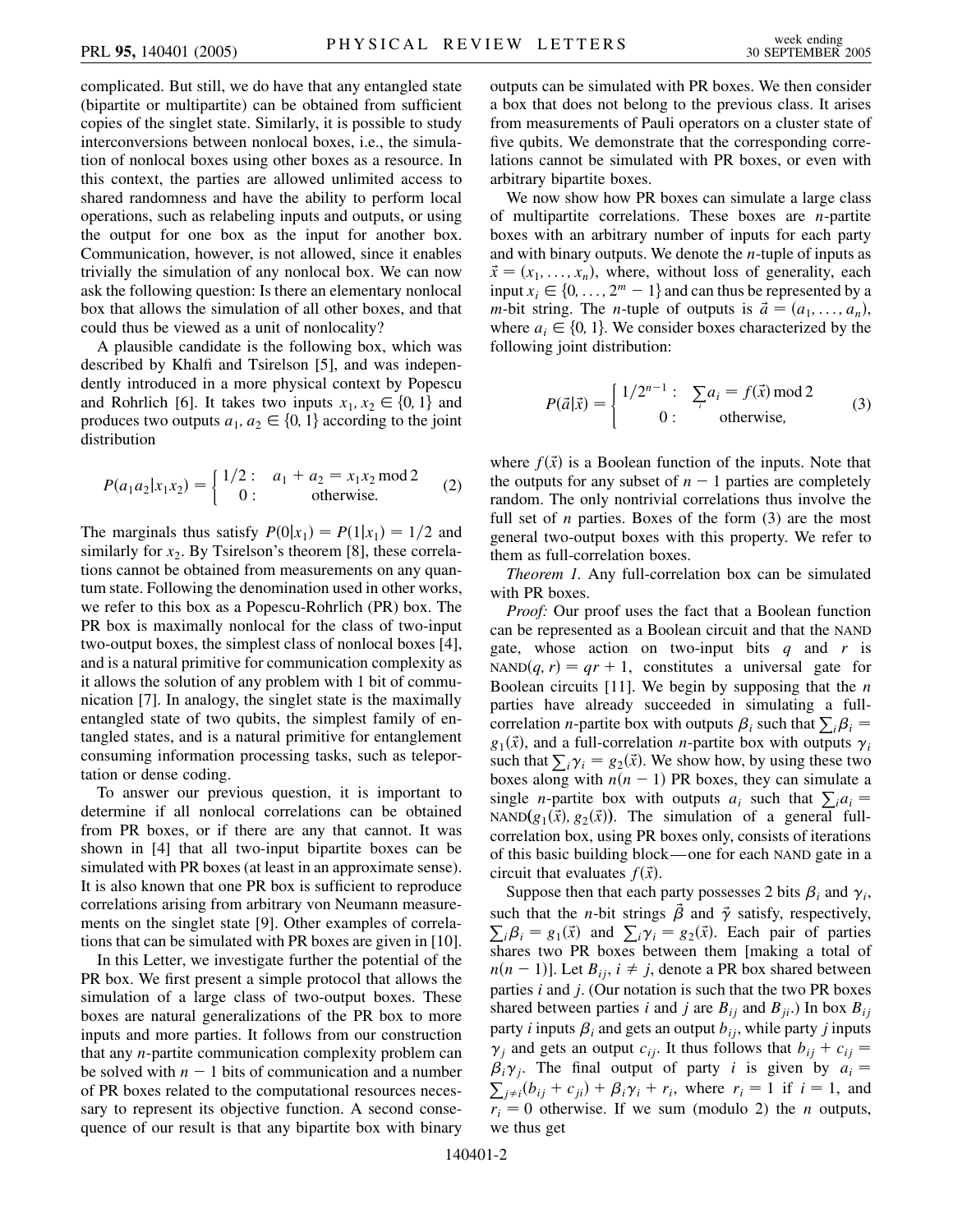$$
\sum_{i} a_i = \sum_{i} \sum_{j \neq i} (b_{ij} + c_{ji}) + \sum_{i} \beta_i \gamma_i + \sum_{i} r_i
$$
  
= 
$$
\sum_{i} \sum_{j} \beta_i \gamma_j + 1 = \sum_{i} \beta_i \sum_{j} \gamma_j + 1
$$
  
= 
$$
g_1(\vec{x}) g_2(\vec{x}) + 1 = \text{NAND}(g_1(\vec{x}), g_2(\vec{x})).
$$
 (4)

Moreover, because the outputs of a PR box are locally completely random, the outputs for any subset of  $n - 1$ parties take each of the possible values in  $\{0, 1\}^{n-1}$  with equal probability. It follows that each possible value of *a~* consistent with  $\sum_{i} a_i = \text{NAND}(g_1(\vec{x}), g_2(\vec{x}))$  occurs with probability  $1/2^{n-1}$  as required in (3).

Consider again a circuit composed of NAND gates that evaluates  $f(\vec{x})$ , such that the inputs to the final NAND gate in the circuit are  $g_1(\vec{x})$  and  $g_2(\vec{x})$ . If we assume that we can already simulate the boxes characterized by  $g_1$  and  $g_2$ , then we can simulate the  $f(\vec{x})$  box. But  $g_1(\vec{x})$  is itself the output of a NAND gate with inputs  $h_1(\vec{x})$  and  $h_2(\vec{x})$ , so we can simulate the  $g_1$  box with the same construction. We keep working backwards until we reach the point where inputs to NAND gates are simply the input bits themselves. But the corresponding boxes are local and can be simulated without PR boxes.

*Corollary 1.* Any *n*-partite communication complexity problem can be solved with  $n - 1$  bits of communication and at most  $kn(n-1)$  PR boxes, where *k* is the size of the smallest circuit composed of NAND gates that computes  $f(\vec{x})$ .

In communication complexity, *n* parties are each given an input  $x_i$  and must compute a function  $f(\vec{x})$  of their joint inputs while communicating as little as possible. This problem can easily be solved if the parties share a box of the form (3). It suffices that each party introduces his input into the box and communicates his output to the first party, who can recover the value of  $f(\vec{x})$  by summing all the outputs. Corollary 1 then simply follows from Theorem 1.

*Corollary 2.* Any two-output bipartite box can be simulated with PR boxes.

We sketch the proof.

*Proof:* For a fixed number of inputs and outputs, the set of nonlocal bipartite boxes is a convex polytope [4]. To simulate any two-output bipartite box, it is thus sufficient to simulate every box that is a vertex of the corresponding polytope, since the others can be obtained as mixtures of vertices. Further, it is sufficient to focus on genuine twooutput boxes, that is, on boxes such that for every input  $x_1$ ,  $P(0|x_1) > 0$  and  $P(1|x_1) > 0$ , and similarly for every input *x*<sub>2</sub>. Indeed, if a box satisfies  $P(0|x_1) = 0$  or  $P(1|x_1) = 0$  for some  $x_1$ , it is straightforward that we can simulate this box if we can simulate the box obtained from it by removing input  $x_1$ . Finally, it is then easy to show that every genuine two-output bipartite extremal box is of the form (3). (This can be done, for example, by adapting a proof of [4], where the polytope of two-input *d*-output boxes is characterized.)

We have noted that the outputs for any subset of fewer than *n* parties are completely random in boxes of the form (3) and that these are the most general boxes with this property. We now give an example of correlations that are not of that form and that cannot be simulated with PR boxes. The fact that there exist nontrivial correlations between subsets of the parties is crucial to prove this fact. The correlations arise from spin measurements on a one-dimensional cluster state of five qubits in a ring [12]. Cluster states are remarkable in that they can act as a universal substratum for measurement based computation [13], as well as playing a role in quantum error correction [14]. Their nonsimulability by PR boxes is thus another interesting property. The correlations can be described as follows: Let inputs  $x = 0$  and 1 correspond to spin measurements in the  $\sigma_z$  and  $\sigma_x$  bases, and let  $a_i$  be the output of party *i* for input  $x_i = 0$ , and  $a'_i$  for input  $x_i = 1$ . Then we have

$$
a_1 + a_2' + a_3 = 0 \mod 2,\tag{5}
$$

and cyclic permutations of the parties, together with

$$
a'_1 + a'_2 + a'_3 + a'_4 + a'_5 = 1 \mod 2. \tag{6}
$$

These correlations were described in [15] and constitute a Greenberger-Horne-Zeilinger –type paradox.

*Theorem 2.* The correlations of Eqs. (5) and (6) cannot be simulated exactly by parties who share random data and *n* PR boxes, for any *n*.

In order to prove this result, it is useful to describe how a general protocol that aims to simulate these correlations with boxes will work. Let the value of the shared random data on a given round be  $\lambda$ , with probability  $P(\lambda)$ . Consider a particular party, Alice say, and denote her measurement *x*. Suppose that Alice shares *m* boxes with other parties. Label these boxes  $B_1, \ldots, B_m$ . Alice proceeds as follows: (1) She puts an input  $y_1$  into box  $B_{i_1}$ , where  $i_1 = i_1(\lambda, x)$ , and  $y_1 = y_1(\lambda, x)$ . She obtains an output  $\alpha_1$ . (2) She puts an input  $y_2$  into box  $B_{i_2}$ , where  $i_2 = i_2(\lambda, x, \alpha_1)$ , and  $y_2 =$  $y_2(\lambda, x, \alpha_1)$ . She obtains an output  $\alpha_2$ . (3) She continues in this fashion until all *m* boxes have been used. Her final output is a function  $a = a(\lambda, x, \alpha_1, \ldots, \alpha_m)$ . Finally, a different strategy along these lines may, of course, be defined for each party.

Note that the no-signaling conditions ensure that the correlations  $P(a_2, \ldots, a_n | x_2, \ldots, x_n)$  restricted to the other parties do not depend on the specifics of Alice's protocol. In particular, they do not depend on whether Alice uses her boxes or not.

*Proof:* A protocol for simulating the above correlations must, of course, produce outputs correlated according to the six equations described by (5) and (6). Consider the case in which Alice's measurement is  $x_1 = 0$ . She follows some strategy as described above. Suppose that there is some set of values of  $\lambda$ ,  $\alpha_1$ , ...,  $\alpha_{m-1}$ , occurring with nonzero probability, such that  $a_1(\lambda, x_1 = 0, \alpha_1, \ldots, \alpha_{m-1},$  $\alpha_m = 0$   $\neq a_1(\lambda, x_1 = 0, \alpha_1, \ldots, \alpha_{m-1}, \alpha_m = 1)$ . Suppose that the *m*th PR box in this sequence is shared with party 5. Equation (5) implies that the outputs of parties 1, 2,